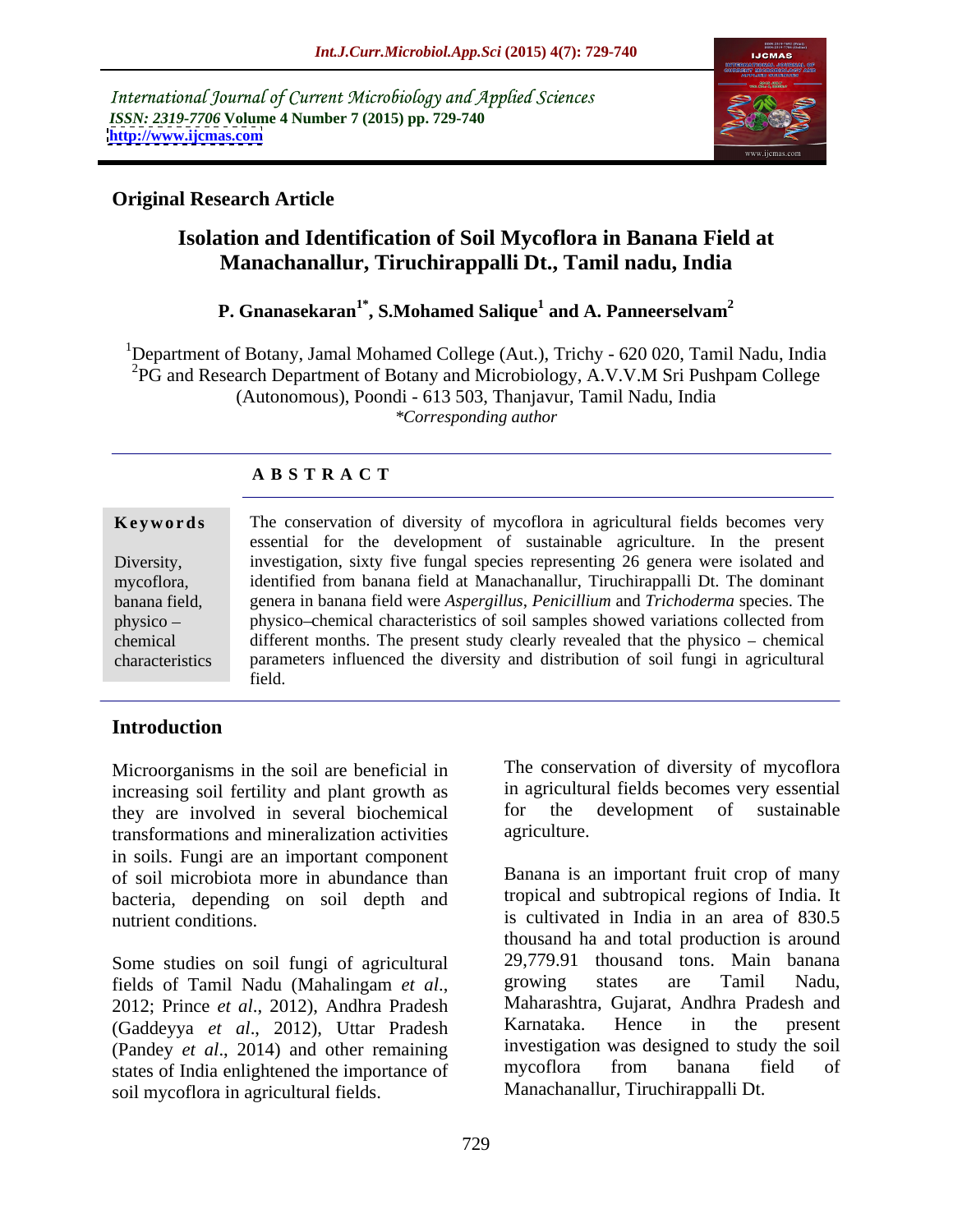## **Collection of soil samples**

The soil samples were collected from pooled together. The samples were kept in A Manual of Penicillia (Raper and Thom, new polythene bags, sealed and transported 1949); Manual of Aspergillus (Raper and to the laboratory for the mycological examination. For the analysis of soil al., 1980). nutrients, one kg of soil was separately collected in polythene bags. **Presentation of data** 

Dilution plating technique described by  $\%$  contribution =  $\frac{\ }{\ }$  x 100 Warcup (1950) was used to isolate the mycoflora from soils. Soil sample weighed 1g was diluted in 10 ml of distilled water. One ml of the diluted sample  $(10^{-2}$  and  $10^{-3})$  $-2$  and  $10^{-3}$ ) and  $10^{-3}$ )  $-3\sqrt{ }$ ) and the contract of  $\mathcal{L}$ was poured and spreaded on the petri plates containing sterilized PDA medium (Potato - 200 gms, dextrose -20 gms, agar -15 % frequency =  $\frac{100}{x}$  x 100 gms, distilled water -1000 ml, pH -6.5) in replicates. One percent Streptomycin sulphate solution was added to the medium Based on the frequency occurrences the before pouring into petriplates for fungi were grouped as rare (0-25% preventing bacterial growth. The inoculated frequency), Occasional (26-50% frequency), plates were incubated in a dust free Frequent (51-75% frequency) and common cupboard at the room temperature  $(24\pm2^{\circ}\text{C})$ for  $3 - 5$  days.

The colonies growing on PDA plates with pH, Electrical conductivity, cation exchange different morphology were counted capacity, organic carbon, organic matter, separately. The fungal cultures were then available nitrogen, phosphorus, potassium, transferred, subcultured and the pure zinc, copper, iron, manganese, calcium, cultures were maintained on PDA medium. magnesium, sodium and potassium were Fungal morphology were studied analyzed by APHA method (1989).microscopically by staining with Lacto

**Materials and Methods** phenol cotton blue and observed under a compound microscope.

## **Identification**

banana field at Manachanallur, Colony colour and morphology were Tiruchirappalli Dt. for a period of one year observed besides hyphal structure, spore from January 2013 to December 2013.The size, shapes and spore bearing structures. soil samples were collected at a depth within They were compared with the standard 10 cm using a metal spatula and 5 to 7 works of Manual of Soil fungi (Gillman, samples were collected randomly and were 1957); Hyphomycetes (Subramanian, 1971); <sup>A</sup> Manual of Penicillia (Raper and Thom, 1949); Manual of *Aspergillus* (Raper and Fennell, 1965) and Soil fungi (Domsch *et al.*, 1980).

## **Presentation of data**

**Isolation of soil mycoflora and a set of solution of soil mycoflora a**  No. of colonies of fungus in a sample % contribution  $=$   $-$  Total number all colonies of all the species in a sample

> Number of samples in which a particular fungus occurred % frequency  $=$   $\frac{\text{m}}{\text{s}}$  100 Total number of samples examined

(76-100% frequency) species.

### **Observation Conservation Conservation Conservation Conservation Conservation Conservation Conservation Analysis of physico-chemical characteristics of the soil**

magnesium, sodium and potassium were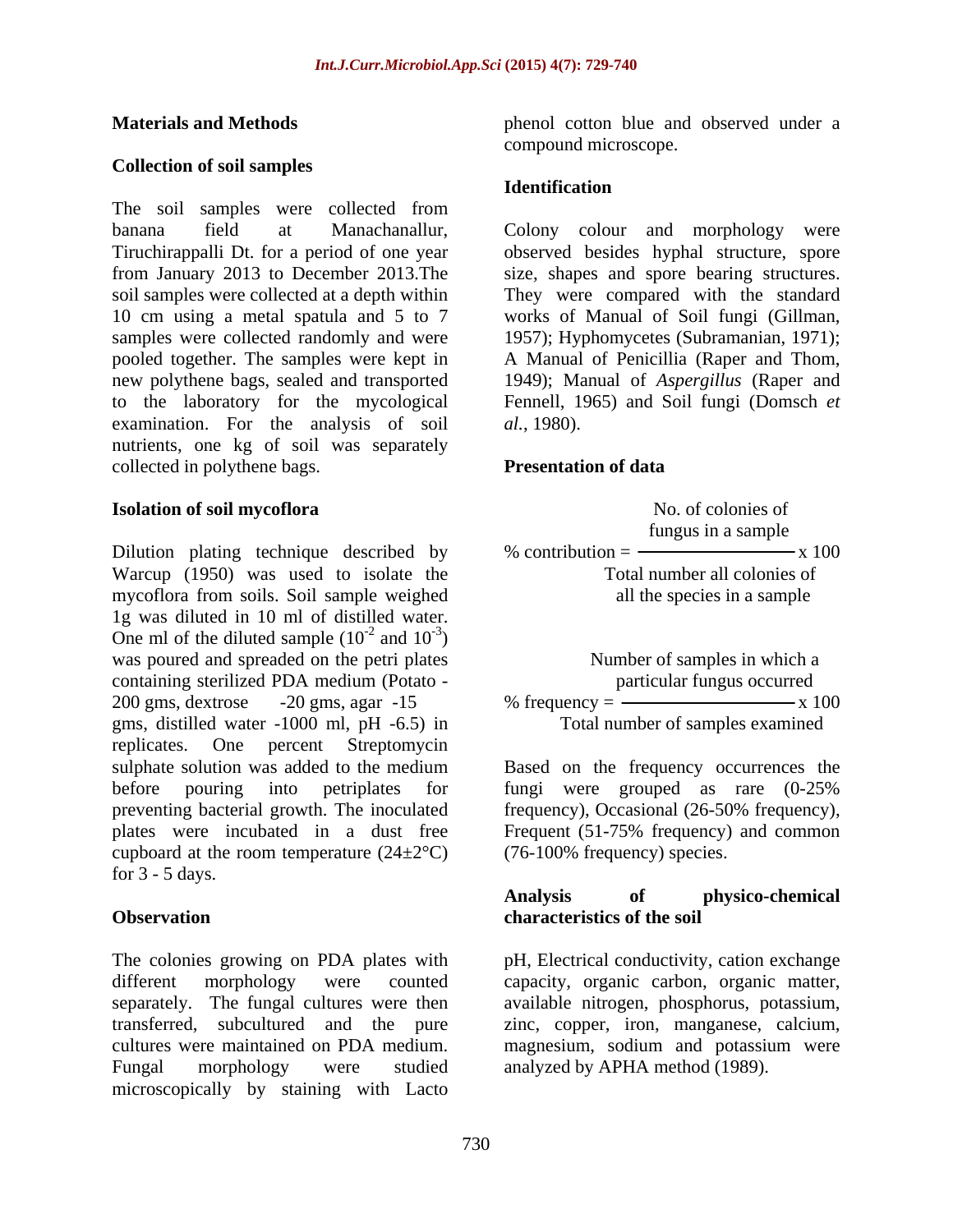Pearson's correlation analysis was used to colonies. The data were computed and

used dilution plating method for isolation of contribution of 3.11% was found with fungi (Ishaq and Khan, 2011; Nilima Aspergillus niger. The minimum of 0.98%

Sixty five fungal species representing 26 frequency of occurrence was observed in genera were isolated and identified from *Aspergillus niger* (39.5%) in Cassava banana field at Manachanallur, growing fields, Sokoto, Nigeria. Tiruchirappalli Dt. (Table 1). Besides the above, maximum number of fungal species belonging to the class Deuteromycetes (54) species), followed by Ascomycetes (9 species) and Phycomycetes (2 species) were recorded. Likewise, Rakesh Sharma and Raju (2013) reported that a total of 12 species belonging to 6 genera of fungi were isolated from crop fields at Heggadadevana Kote of Mysore District. Recently, Pandey *et al*. (2014) accounted 13 genera and 42 fungal species from  $\frac{1}{n}$  introgen available phosphorus and available traditional sugarcane field in central Uttar Pradesh.

In general, among the 26 genera recorded, the genus *Aspergillus* (25 species) was dominant followed by *Penicillium* (8 species), *Trichoderma* (5 species), *Absidia, Fusarium, Metarrhizium* and *Paecilomyces* (2 species each). All other genera were represented by one species each.

**Statistical analysis** In the present investigation, the genus assess the relationship between physico- were coincident with the earlier published chemical parameters and total fungal reports that the constant presence of analyzed using Statistical Package for Social from different crop field (Ishaq and Khan, Sciences (SPSS) software. 2011; Nilima Wahegaonkar *et al*., 2011; **Results and Discussion** Shehu, 2014; Pandey *et al*., 2014). *Aspergillus* was dominant followed by *Penicillium,* and *Trichoderma*. The data *Aspergillus*, *Penicillium* and *Trichoderma* Shiny Niharika *et al*., 2013; Ibrahim and

In the present study, a dilution plating Percentage contribution of the individual method was used for isolating fungi from banana field soils. Evidently, several authors showed variation. The maximum percentage Wahegaonkar *et al*., 2011; Shiny Niharika *et*  was found with *Cladosporium* sp. (Table 2). *al*., 2013; Rakesh Sharma and Raju, 2013; *Penicillium janthinellum* was the common Ibrahim and Shehu, 2014; Pandey *et al*., 2014; Chandrashekar *et al*., 2014). species to the total fungal population contribution of 3.11% was found with *Aspergillus niger*. The minimum of 0.98% one, which showed 83% frequency (Table 3). Correspondingly, Ibrahim and Shehu (2014) reported the highest percentage

> The physico-chemical characteristics of soil samples showed variation collected from different months (Table 4). Fungal diversity and distribution were correlated with physico chemical properties of soil (Table 5). The results showed no significant relationship with pH, electrical conductivity, organic carbon, organic matter, available potassium, available copper, available iron, available manganese, magnesium, available nitrogen, available phosphorus and available zinc.

However Cat ion exchange capacity  $(r =$ 0.602; P< 0.05), Calcium (r =0.584; P < 0.05) and Potassium (r =0.596; P< 0.05) showed positive correlation. The present study clearly revealed that the physico chemical parameters influenced the diversity and distribution of fungi in agricultural field. Our results are accordance with the previous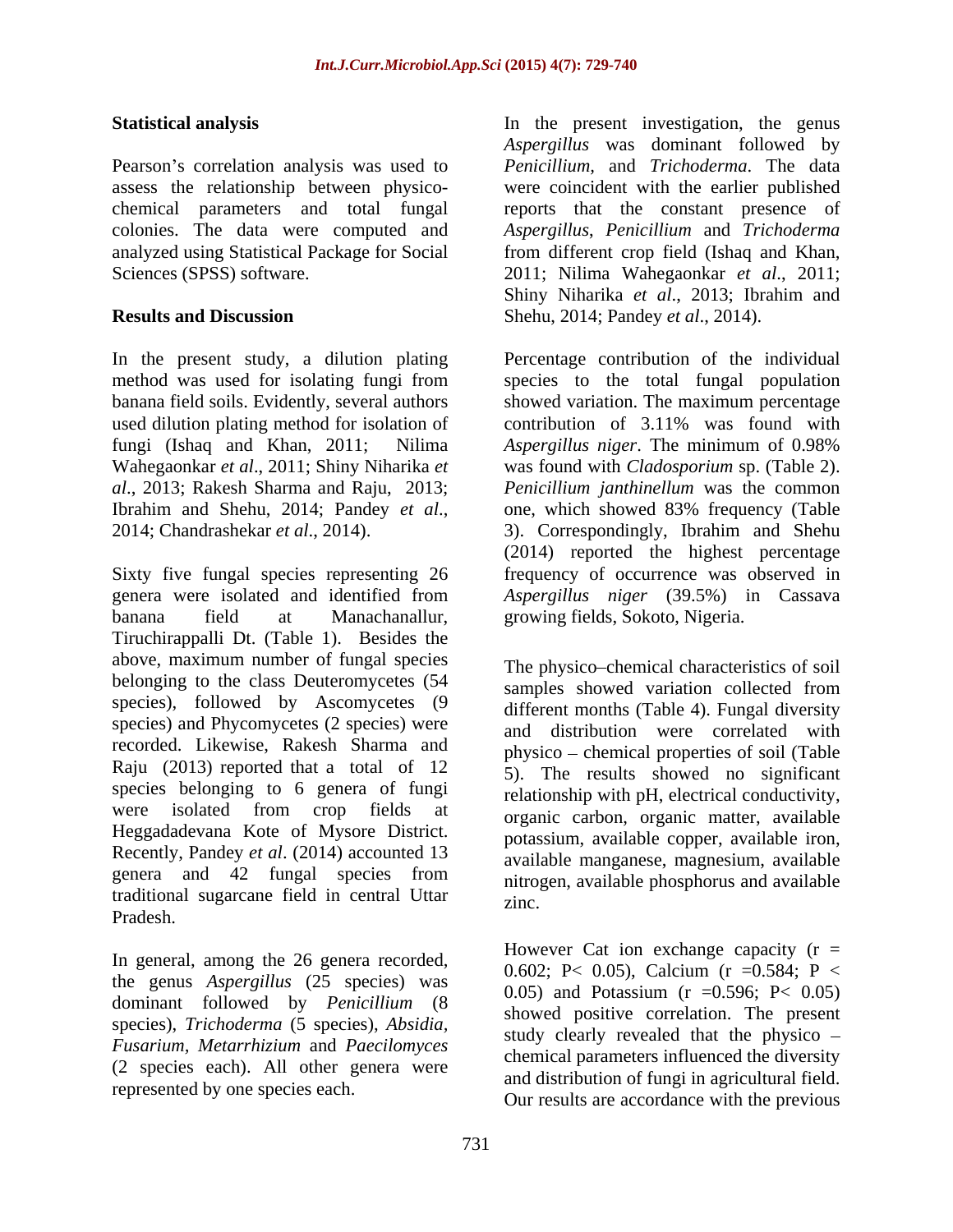findings of Gaddeyya *et al*. (2012); Rakesh Sharma and Raju (2013) and Shiny Niharika *et al.* (2013). Hence it could be concluded conditions of the agricultural fields. that the diversity and distribution of soil

fungi are often influenced by the available nutrients and other physico - chemical conditions of the agricultural fields.

| S. No.   Isolated mycoflora             | S. No.   Isolated mycoflora            |
|-----------------------------------------|----------------------------------------|
| Absidia glauca                          | 34. Cephalosporium acremonium          |
| 2. $A.$ repens                          | 35. Circinella sydowi                  |
| 3. Acremonium rutilum                   | 36. Cladosporium sp.                   |
| $\vert$ Acrophialophora fusispora<br>4. | 37. Curvularia pallescens              |
| 5. Acrostalagmus albus                  | 38. Dendryphion nanum                  |
| 6. Alternaria tenuis                    | 39. Fusarium moniliforme               |
| 7. Aspergillus aculeatus                | 40.   $F.$ oxysporum                   |
| 8. A. auratus                           | 41. Gliocladiopsis sagariensis         |
| 9. $A.$ avenaceus                       | 42. Helminthosporium oryzae            |
| 10. $A.$ candidus                       | 43. <i>Hyalopus</i> sp.                |
| 11. A. chevalieri                       | 44. Mammaria echinotryoides            |
| 12. $A.$ creneus                        | 45. Metarrhizium anisopliae            |
| 13. $A. \text{flux}$                    | 46. Metarrhizium sp.                   |
| 14. $A.$ foetidus                       | $\overline{47.}$ Paecilomyces elegans  |
| 15. $\big $ A. funiculosus              | 48. $\vert$ P. marquendi               |
| 16. $A. f$ <i>umigatus</i>              | 49. Penicillium sp.                    |
| 17. $A. humicola$                       | 50. P. brevilompactum                  |
| 18. $A. it a conicus$                   | 51. $\vert P.$ charlesii               |
| 19. $A.$ luchensis                      | 52. P. chrysogenum                     |
| 20. $A.~nidulans$                       | 53. $P.$ citrinum                      |
| 21. $A. niger$                          | 54. $P. cyclopium$                     |
| 22. $A. ochraceus$                      | 55. $\boxed{P}$ . janthinellum         |
| 23.   A. oryzae                         | 56. $\vert P. \text{ rugulosum} \vert$ |
| 24. $A. rugulosus$                      | 57. Scolecobasidium humicola           |
| 25. $A.$ sachari                        | 58. Thielavia terricola                |
| 26. A. sparsus                          | 59. Trichoderma glaucum                |
| 27. A. tamarii                          | $\boxed{60}$ . T. harzianum            |
| 28. $A. 1 = 28$                         | 61. $T.$ koningii                      |
| 29. $\vert$ A. variegatus               | 62. $T.$ lignorum                      |
| 30. $\vert$ A. versicolor               | 63. $T. viride$                        |
| 31. $\vert$ A. violace of uscus         | 64. Truncatella truncatta              |
| 32. Botrytis cinera                     | 65. Ulolodium consortiale              |
| 33. Botryotrichum piluliferum           |                                        |

| S. No.   Isolated mycoflora         | S. No.   Isolated mycoflora            |
|-------------------------------------|----------------------------------------|
| Absidia glauca                      | 34. Cephalosporium acremonium          |
| A. repens                           | 35. Circinella sydowi                  |
| Acremonium rutilum<br>$\mathcal{R}$ | 36. <i>Cladosporium</i> sp.            |
| Acrophialophora fusispora           | 37. Curvularia pallescens              |
| 5. Acrostalagmus albus              | 38. Dendryphion nanum                  |
| Alternaria tenuis<br>- 6.           | 39. Fusarium moniliforme               |
| Aspergillus aculeatus               | 40. $\mid$ F. oxysporum                |
| A. auratus                          | 41. Gliocladiopsis sagariensis         |
| Q<br>A. avenaceus                   | 42. Helminthosporium oryzae            |
| 10. $A.$ candidus                   | 43. Hyalopus sp.                       |
| 11. $A.$ <i>chevalieri</i>          | 44. Mammaria echinotryoides            |
| 12. $A.$ creneus                    | 45. Metarrhizium anisopliae            |
| 13. $A$ . flavus                    | 46. Metarrhizium sp.                   |
| 14. A. foetidus                     | 47. Paecilomyces elegans               |
| 15. $A.$ funiculosus                | 48. $P.$ marquendi                     |
| 16. $A. f$ <i>umigatus</i>          | 49. Penicillium sp.                    |
| 17. $A. humicola$                   | 50. $\big $ <i>P. brevilompactum</i>   |
| 18. A. <i>itaconicus</i>            | 51. $P. charlesii$                     |
| 19. $A.$ luchensis                  | 52. $P. chrysogenum$                   |
| $\overline{20}$ .   A. nidulans     | 53. $P.$ citrinum                      |
| 21. $A. niger$                      | 54. $P. cyclopium$                     |
| 22. $A. ochraceus$                  | 55. $\vert P.$ janthinellum            |
| 23. $A.$ <i>oryzae</i>              | 56. $\vert P. \text{ rugulosum} \vert$ |
| $\overline{24}$ . A. rugulosus      | 57. Scolecobasidium humicola           |
| $\boxed{25}$ A. sachari             | 58. Thielavia terricola                |
| $\boxed{26}$ A. sparsus             | 59. Trichoderma glaucum                |
| 27. $\vert$ A. tamarii              | 60. $\boxed{T}$ . harzianum            |
| 28. $A. 1$ A. <i>A.</i> terricola   | 61. $T.$ koningii                      |
| 29. A. variegatus                   | 62. $T.$ lignorum                      |
| 30. $A. versicolor$                 | 63. $T. viride$                        |
| 31. $A. violaceofuscus$             | 64. Truncatella truncatta              |
| 32. Botrytis cinera                 | 65. Ulolodium consortiale              |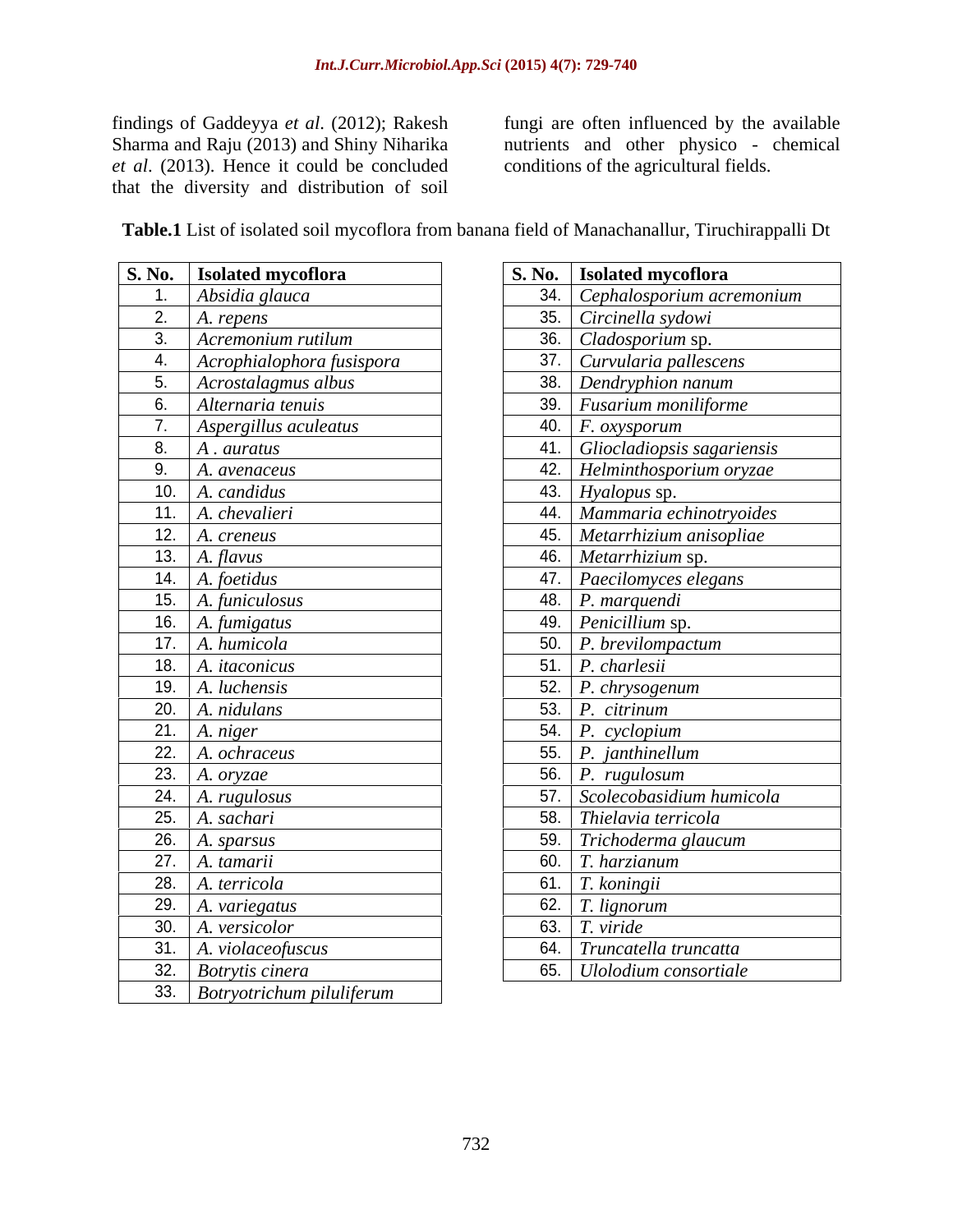**Table.2** Total number of colonies, mean density (CFU/g) and percentage contribution of fungi from Manachanallur, Tiruchirappalli Dt

|                   |                                                                                                                                                                                                                                |                                                                                                                                                                                                                              |  | January to December 2013 |  |  |  |  |
|-------------------|--------------------------------------------------------------------------------------------------------------------------------------------------------------------------------------------------------------------------------|------------------------------------------------------------------------------------------------------------------------------------------------------------------------------------------------------------------------------|--|--------------------------|--|--|--|--|
|                   |                                                                                                                                                                                                                                |                                                                                                                                                                                                                              |  |                          |  |  |  |  |
| No organisms      |                                                                                                                                                                                                                                |                                                                                                                                                                                                                              |  |                          |  |  |  |  |
|                   |                                                                                                                                                                                                                                |                                                                                                                                                                                                                              |  |                          |  |  |  |  |
|                   | Absidia glauca 3 1.00 2 0.67 contracts and the contracts of the contracts of the contracts of the contracts of the contracts of the contracts of the contracts of the contracts of the contracts of the contracts of the contr |                                                                                                                                                                                                                              |  |                          |  |  |  |  |
|                   |                                                                                                                                                                                                                                | 4 1.33 - - 3 1.00 - - 2 0.67 - - - - - - - 3 1.00 - - <sup>12</sup> 1.07                                                                                                                                                     |  |                          |  |  |  |  |
|                   | 4 1.00 - 5 1.67 - 3 1.00 - - - - - - - - - - - 3 1.00 14 1.24                                                                                                                                                                  |                                                                                                                                                                                                                              |  |                          |  |  |  |  |
|                   | 0.67                                                                                                                                                                                                                           | 1.15 and 2 and 3 and 3 and 4 and 4 and 4 and 4 and 4 and 4 and 4 and 4 and 4 and 4 and 4 and 4 and 4 and 4 and 4 and 4 and 4 and 4 and 4 and 4 and 4 and 4 and 4 and 4 and 4 and 4 and 4 and 4 and 4 and 4 and 4 and 4 and 4 |  |                          |  |  |  |  |
|                   | 4 1.33 6 2.00 18 1.60                                                                                                                                                                                                          |                                                                                                                                                                                                                              |  |                          |  |  |  |  |
|                   |                                                                                                                                                                                                                                |                                                                                                                                                                                                                              |  |                          |  |  |  |  |
|                   | Alternaria tenuis - - - 2 0.67 - 5 1.67 - - - - - - - - 5 1.67 - - 5 1.67 <sup>17</sup> 1.51                                                                                                                                   |                                                                                                                                                                                                                              |  |                          |  |  |  |  |
|                   | 2 $0.67$ 5 $1.67$ - 3 $1.00$ - 2 $0.67$ - 2 $0.67$ 3 $1.00$ 2 $0.67$ - - - - - 19 $1.69$                                                                                                                                       |                                                                                                                                                                                                                              |  |                          |  |  |  |  |
|                   | 8. A. auratus 19. 1.33 2 0.67 5 1.67 5 1.67 5 1.67 21 1.87                                                                                                                                                                     |                                                                                                                                                                                                                              |  |                          |  |  |  |  |
|                   | 9. A. avenaceus - 2 0.67 - - - 4 1.33 - - - - 5 1.67 - - 4 1.33 5 1.67 - - <sup>20</sup> 1.78                                                                                                                                  |                                                                                                                                                                                                                              |  |                          |  |  |  |  |
| 11. A. chevalieri | 3 1.00 - - - - 3 1.00 - - 2 0.67 - - - - - 3 1.00 3 1.00 - - 4 1.33 <sup>18</sup> 1.60                                                                                                                                         |                                                                                                                                                                                                                              |  |                          |  |  |  |  |
|                   | 12. A. creneus 5 1.67 1 0.33 5 1.67 2 0.67 3 1.00 5 1.67 5 1.67 $^{26}$ 2.31                                                                                                                                                   |                                                                                                                                                                                                                              |  |                          |  |  |  |  |
|                   | 13. A. flavus - - 3 1.00 - - - - 5 1.67 - - 4 1.33 1 0.33 5 1.67 5 1.67 3 1.00 1 0.33 <sup>27</sup> 2.40                                                                                                                       |                                                                                                                                                                                                                              |  |                          |  |  |  |  |
|                   | $14.$ A. foetidus $3$ $1.00$ $1.24$ $1.33$ $1.33$ $1.33$ $1.33$ $1.33$ $1.33$ $1.33$ $1.33$ $1.33$ $1.33$ $1.33$ $1.33$ $1.33$ $1.33$ $1.33$ $1.33$ $1.33$ $1.33$ $1.33$ $1.33$ $1.33$ $1.33$ $1.33$ $1.33$ $1.33$ $1.33$ $1.$ |                                                                                                                                                                                                                              |  |                          |  |  |  |  |
|                   | 15. A. funiculosus 1 0.33 1 0.33 - - 4 1.33 - - - - - - - - - 2 0.67 4 1.33 3 1.00 5 1.67 <sup>20</sup> 1.78                                                                                                                   |                                                                                                                                                                                                                              |  |                          |  |  |  |  |
|                   | 16. A. fumigatus 1. 1. 1.51 $\frac{100}{2}$ 1.00 $\frac{100}{2}$ 1.00 $\frac{100}{2}$ 1.51 $\frac{100}{2}$ 1.51 $\frac{100}{2}$ 1.57 $\frac{200}{2}$ 1.67 $\frac{200}{2}$ 1.57 $\frac{17}{1.51}$                               |                                                                                                                                                                                                                              |  |                          |  |  |  |  |
|                   | 17. A. humicola 1 0.33 7 2.33 - - 2 0.67 - - 2 0.67 - - - - - - 3 1.00 1 0.33 - - <sup>16</sup> 1.42<br>18. A. itaconicus - - - - 3 1.00 - - 3 1.00 - - 5 1.67 2 0.67 2 0.67 3 1.00 2 0.67 - - <sup>20</sup> 1.78              |                                                                                                                                                                                                                              |  |                          |  |  |  |  |
|                   | 19. A. luchensis 5 1.67 - - - - 5 1.67 - - - 2 0.67 - - - - - - - - - 4 1.33 - - 5 1.67 $^{21}$ 1.87                                                                                                                           |                                                                                                                                                                                                                              |  |                          |  |  |  |  |
|                   | 20. A. nidulans 3 1.00 - - - - - - 4 1.33 - - 5 1.67 3 1.00 - - 5 1.67 - - - - 20 1.78                                                                                                                                         |                                                                                                                                                                                                                              |  |                          |  |  |  |  |
|                   | 21. A. niger 6 2.00 1 0.33 4 1.33 5 1.67 - - 2 0.67 4 1.33 - - 3 1.00 2 0.67 6 2.00 3.11                                                                                                                                       |                                                                                                                                                                                                                              |  |                          |  |  |  |  |

**35**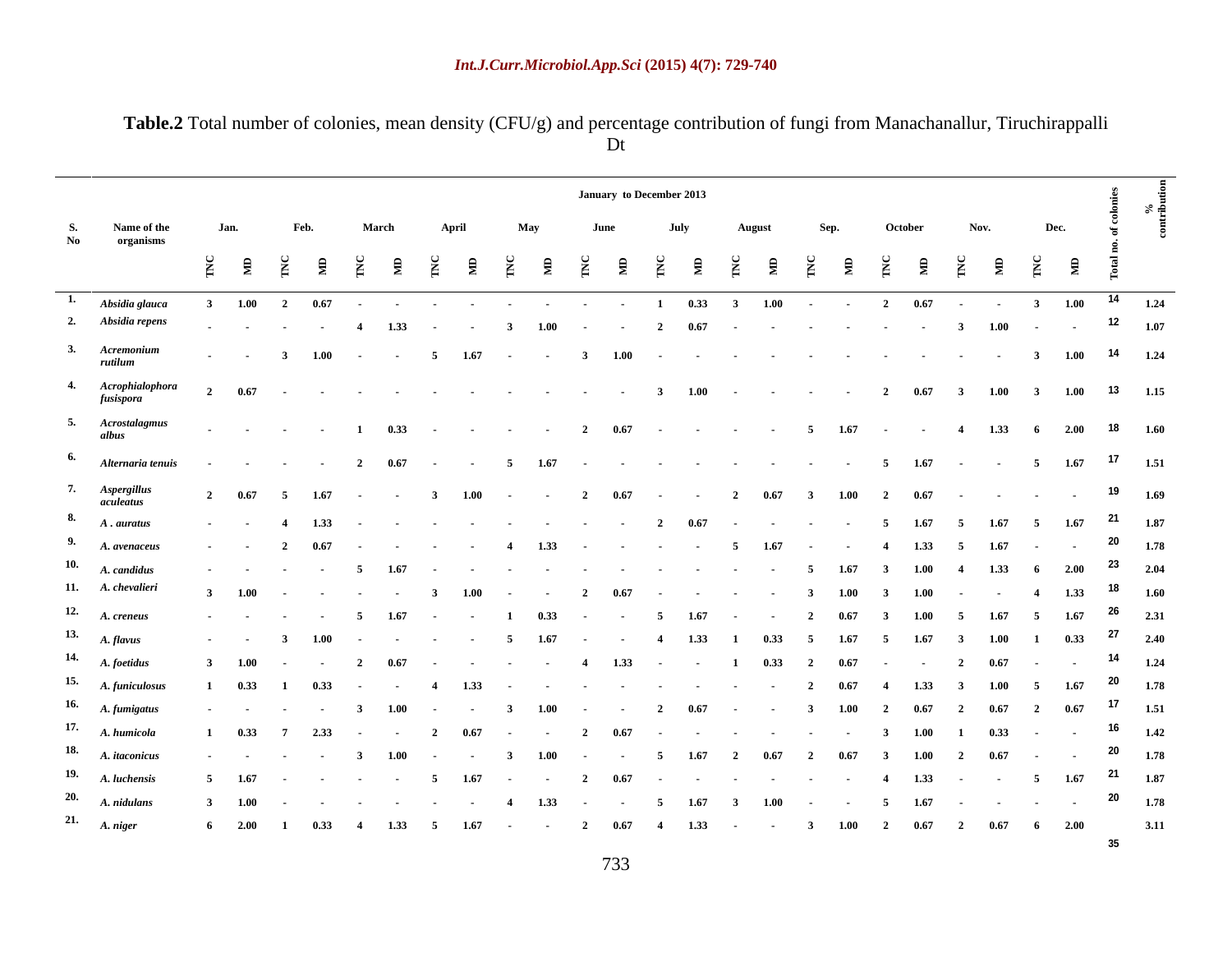### *Int.J.Curr.Microbiol.App.Sci* **(2015) 4(7): 729-740**

| 22. A. ochraceus                                                                                                                                                                                                               | 2 0.67 - - - - - 3 1.00 - - - - - - - - - 3 1.00 - - - - 3 1.00 - - - - 3 1.00 - - - 3 1.00 - - - 3 1.00 - - - - 3 1.00 - - - - 3 1.00 - - - - 3 1.00 - - - - - 3 1.00 - - - - 3 1.00 - - - - 3 1.00 - - - - - 3 1.00 - - - -                                                                             |  |  |  |  |  |  |  |  |  |  |  |  |                                                                                                                   |
|--------------------------------------------------------------------------------------------------------------------------------------------------------------------------------------------------------------------------------|-----------------------------------------------------------------------------------------------------------------------------------------------------------------------------------------------------------------------------------------------------------------------------------------------------------|--|--|--|--|--|--|--|--|--|--|--|--|-------------------------------------------------------------------------------------------------------------------|
| 23. $A. or vzae$                                                                                                                                                                                                               | $\frac{1}{2}$ 1.00 $\frac{1}{2}$ 1.00 $\frac{1}{2}$ 1.00 $\frac{1}{2}$ 1.00 $\frac{1}{2}$ 1.100 $\frac{1}{2}$ 1.15                                                                                                                                                                                        |  |  |  |  |  |  |  |  |  |  |  |  |                                                                                                                   |
| 24. $A. rugulosus$                                                                                                                                                                                                             | 2  0.67  -  -  -  3  1.00  -  -  -  -  -  4  1.33  1  0.33  5  1.67  2  0.67  -  - <sup>17</sup> 1.51                                                                                                                                                                                                     |  |  |  |  |  |  |  |  |  |  |  |  |                                                                                                                   |
| 25. A. sachari                                                                                                                                                                                                                 | $\frac{2}{5}$ 0.67 $\frac{15}{115}$ 0.67 $\frac{2}{115}$ 0.67 $\frac{1}{115}$ 0.82 $\frac{200}{115}$ 0.92 $\frac{1}{115}$ 0.82 $\frac{1}{115}$ 0.82 $\frac{1}{115}$ 0.82 $\frac{1}{115}$ 0.82 $\frac{1}{115}$ 0.82 $\frac{1}{115}$ 0.82 $\frac{1}{115}$ 0.82 $\frac{1}{115}$ 0.82                         |  |  |  |  |  |  |  |  |  |  |  |  |                                                                                                                   |
| 26. A. sparsus                                                                                                                                                                                                                 | 3 1.00 - - - - 3 1.00 - - - - - - - 4 1.33 5 1.67 - - - - - - - - <sup>15</sup> 1.33                                                                                                                                                                                                                      |  |  |  |  |  |  |  |  |  |  |  |  |                                                                                                                   |
| 27. $A. tamarii$                                                                                                                                                                                                               | $\frac{1}{2}$ 3 1.00 - 5 1.67 6 2.00 - - 4 1.33 - - - - - - - - - 2 0.67 <sup>20</sup> 1.78                                                                                                                                                                                                               |  |  |  |  |  |  |  |  |  |  |  |  |                                                                                                                   |
| 28. A. terricola                                                                                                                                                                                                               | $\frac{1}{2}$ , $\frac{1}{2}$ , $\frac{1}{2}$ , $\frac{1}{2}$ , $\frac{1}{2}$ , $\frac{1}{2}$ , $\frac{1}{2}$ , $\frac{1}{2}$ , $\frac{1}{2}$ , $\frac{1}{2}$ , $\frac{1}{2}$ , $\frac{1}{2}$ , $\frac{1}{2}$ , $\frac{1}{2}$ , $\frac{1}{2}$ , $\frac{1}{2}$ , $\frac{1}{2}$ , $\frac{1}{2}$ , $\frac{1$ |  |  |  |  |  |  |  |  |  |  |  |  |                                                                                                                   |
| 29. $A. variegatus$                                                                                                                                                                                                            | 5 1.67 5 1.67 - 3 1.00 - - - - - - - - - - - - - 4 1.33 5 1.67 $^{22}$ 1.95                                                                                                                                                                                                                               |  |  |  |  |  |  |  |  |  |  |  |  |                                                                                                                   |
| 30. $A. versionor$                                                                                                                                                                                                             | $\cdot$ 5 1.67 3 1.00 1 0.33 4 1.33 <sup>13</sup> 1.15                                                                                                                                                                                                                                                    |  |  |  |  |  |  |  |  |  |  |  |  |                                                                                                                   |
|                                                                                                                                                                                                                                |                                                                                                                                                                                                                                                                                                           |  |  |  |  |  |  |  |  |  |  |  |  |                                                                                                                   |
| 31. A. violaceofuscus - 5 1.67 - - - - 3 1.00 - - - 4 1.33 3 1.00 - - - - 15 1.33                                                                                                                                              |                                                                                                                                                                                                                                                                                                           |  |  |  |  |  |  |  |  |  |  |  |  |                                                                                                                   |
| 32. Botrytis cinera                                                                                                                                                                                                            |                                                                                                                                                                                                                                                                                                           |  |  |  |  |  |  |  |  |  |  |  |  |                                                                                                                   |
| 33. Botryotrichum                                                                                                                                                                                                              | 3 1.00 - - - - 5 1.67 - - - - - - - 4 1.33 3 1.00 2 0.67 - - - - - 17 1.51                                                                                                                                                                                                                                |  |  |  |  |  |  |  |  |  |  |  |  |                                                                                                                   |
| piluliferum                                                                                                                                                                                                                    |                                                                                                                                                                                                                                                                                                           |  |  |  |  |  |  |  |  |  |  |  |  |                                                                                                                   |
| 34. Cephalosporium                                                                                                                                                                                                             |                                                                                                                                                                                                                                                                                                           |  |  |  |  |  |  |  |  |  |  |  |  |                                                                                                                   |
| 35. Circinella svdowi 4 1.33 - - - - 3 1.00 - - - - - - - 3 1.00 2 0.67 2 0.67 - - - - - <sup>14</sup> 1.24                                                                                                                    |                                                                                                                                                                                                                                                                                                           |  |  |  |  |  |  |  |  |  |  |  |  |                                                                                                                   |
|                                                                                                                                                                                                                                |                                                                                                                                                                                                                                                                                                           |  |  |  |  |  |  |  |  |  |  |  |  |                                                                                                                   |
| 36. Cladosporium sp. 3 1.00 contracts to the contracts of the set of the set of the set of the set of the set of the set of the set of the set of the set of the set of the set of the set of the set of the set of the set of |                                                                                                                                                                                                                                                                                                           |  |  |  |  |  |  |  |  |  |  |  |  |                                                                                                                   |
| 37. Curvularia                                                                                                                                                                                                                 |                                                                                                                                                                                                                                                                                                           |  |  |  |  |  |  |  |  |  |  |  |  |                                                                                                                   |
| pallescens                                                                                                                                                                                                                     |                                                                                                                                                                                                                                                                                                           |  |  |  |  |  |  |  |  |  |  |  |  | $\frac{1}{2}$ 1.67 $\frac{1}{2}$ 1.67 $\frac{1}{2}$ 1.67 $\frac{1}{2}$ 1.67 $\frac{1}{2}$ 1.67 $\frac{1}{2}$ 1.67 |
| 38. Dendryphion                                                                                                                                                                                                                | $\frac{1}{2}$ 1.00 $\frac{1}{2}$ 1.00 $\frac{1}{2}$ 1.00 $\frac{1}{2}$ 1.00 $\frac{1}{2}$ 1.00 $\frac{1}{2}$ 1.07                                                                                                                                                                                         |  |  |  |  |  |  |  |  |  |  |  |  |                                                                                                                   |
| 39. Fusarium<br>moniliforme                                                                                                                                                                                                    | $-$ 1 0.33 - - - 5 1.67 - - 2 0.67 2 0.67 - - - - - - 3 1.00 <sup>13</sup> 1.15                                                                                                                                                                                                                           |  |  |  |  |  |  |  |  |  |  |  |  |                                                                                                                   |
| 40. $F.$ oxysporum                                                                                                                                                                                                             |                                                                                                                                                                                                                                                                                                           |  |  |  |  |  |  |  |  |  |  |  |  |                                                                                                                   |
| 41. Gliocladiopsis                                                                                                                                                                                                             |                                                                                                                                                                                                                                                                                                           |  |  |  |  |  |  |  |  |  |  |  |  |                                                                                                                   |
| sagariensis                                                                                                                                                                                                                    |                                                                                                                                                                                                                                                                                                           |  |  |  |  |  |  |  |  |  |  |  |  |                                                                                                                   |
| 42. Helminthosporiu                                                                                                                                                                                                            |                                                                                                                                                                                                                                                                                                           |  |  |  |  |  |  |  |  |  |  |  |  |                                                                                                                   |
| m orvzae                                                                                                                                                                                                                       |                                                                                                                                                                                                                                                                                                           |  |  |  |  |  |  |  |  |  |  |  |  |                                                                                                                   |
| 43. Hyalopus sp.                                                                                                                                                                                                               | $\frac{1}{2}$ 1.00 $\frac{1}{2}$ 1.33 $\frac{1}{2}$ 1.33 $\frac{1}{2}$ 1.13 $\frac{1}{2}$ 1.15 $\frac{1}{2}$ 1.15 $\frac{1}{2}$ 1.15                                                                                                                                                                      |  |  |  |  |  |  |  |  |  |  |  |  |                                                                                                                   |
| 44. Mammaria<br>echinotryoides                                                                                                                                                                                                 |                                                                                                                                                                                                                                                                                                           |  |  |  |  |  |  |  |  |  |  |  |  |                                                                                                                   |
| 45. Metarrhizium                                                                                                                                                                                                               | 5 1.67 - 5 1.67 - - - - 6 2.00 - - - - - - - 3 1.00 - - - - - 19 1.69                                                                                                                                                                                                                                     |  |  |  |  |  |  |  |  |  |  |  |  |                                                                                                                   |
| 46. Metarrhizium sp. 5 1.67 4 1.33 3 1.00 12 1.07                                                                                                                                                                              |                                                                                                                                                                                                                                                                                                           |  |  |  |  |  |  |  |  |  |  |  |  |                                                                                                                   |
|                                                                                                                                                                                                                                |                                                                                                                                                                                                                                                                                                           |  |  |  |  |  |  |  |  |  |  |  |  |                                                                                                                   |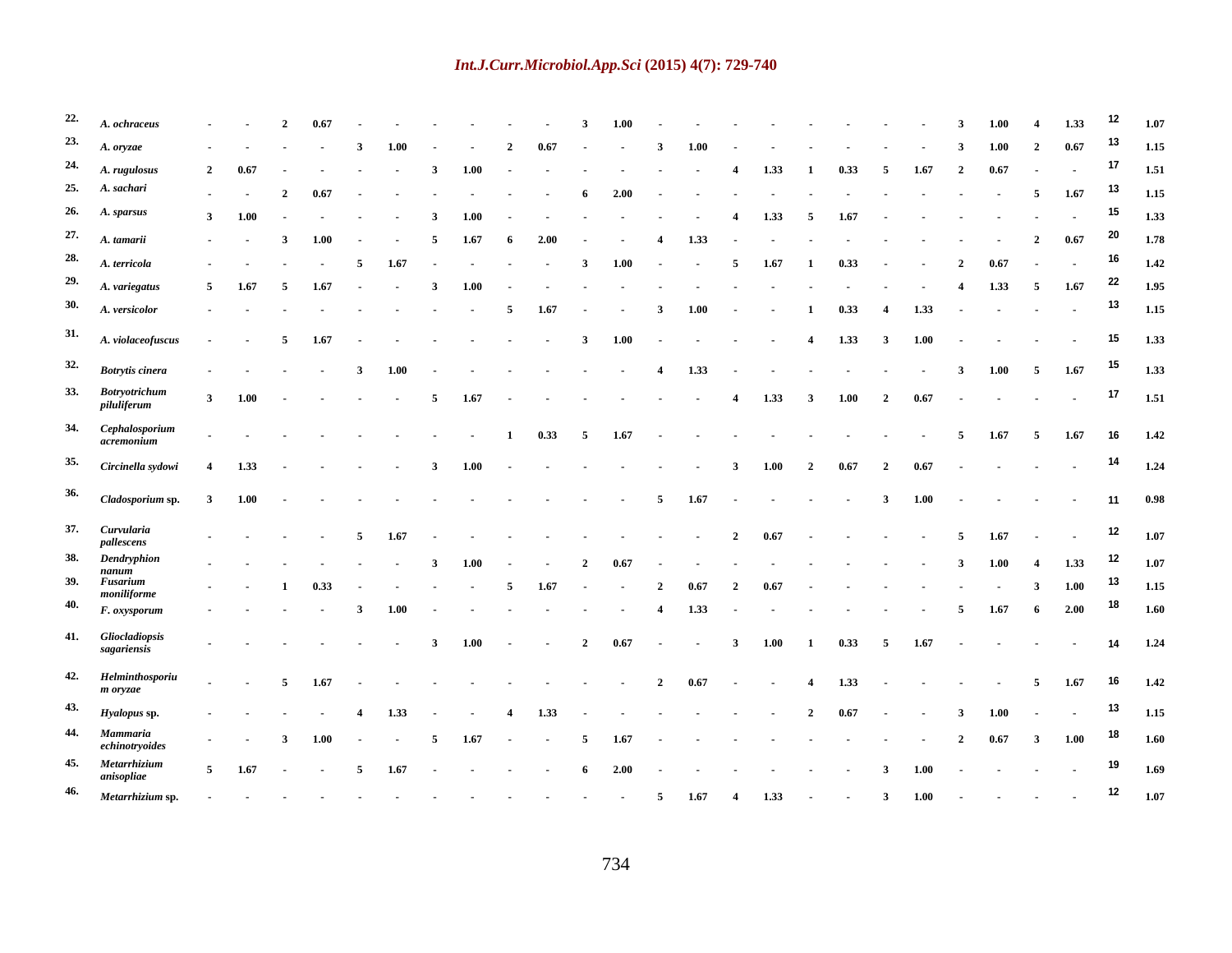|                                        | 47. Paecilomyces                                                                                                                                                                                 |  |  |  |  |  |  |  |  |  |  |  |  | 3 1.00 3 1.00 cm $\cdot$ 2 0.67 2 0.67 5 1.67 15 1.33                                                                                                                                                                                                                                                                 |  |
|----------------------------------------|--------------------------------------------------------------------------------------------------------------------------------------------------------------------------------------------------|--|--|--|--|--|--|--|--|--|--|--|--|-----------------------------------------------------------------------------------------------------------------------------------------------------------------------------------------------------------------------------------------------------------------------------------------------------------------------|--|
|                                        | 48. P. marquendi                                                                                                                                                                                 |  |  |  |  |  |  |  |  |  |  |  |  |                                                                                                                                                                                                                                                                                                                       |  |
|                                        | 49. Penicillium sp. 5 1.67 6 2.00 2 0.67 3 1.00 <sup>16</sup> 1.42                                                                                                                               |  |  |  |  |  |  |  |  |  |  |  |  |                                                                                                                                                                                                                                                                                                                       |  |
|                                        | 50. P.<br>hrevilomnactum 2 0.67 - - - - 1 0.33 5 1.67 - - - - - - - 3 1.00 4 1.33 - - - - - <sup>15</sup> 1.33                                                                                   |  |  |  |  |  |  |  |  |  |  |  |  |                                                                                                                                                                                                                                                                                                                       |  |
|                                        | 51. <i>P. charlesii</i> 3 1.00 1 0.33 <b>·</b> · · · · · · · · 4 1.33 5 1.67 <b>·</b> · · · · · · · 6 2.00 <sup>19</sup> 1.69                                                                    |  |  |  |  |  |  |  |  |  |  |  |  |                                                                                                                                                                                                                                                                                                                       |  |
|                                        | 52. <i>P. chrysogenum</i> 5 1.67 - - - 5 1.67 - - - - - - - - - - - - - - - 6 2.00 4 1.33 - - <sup>20</sup> 1.78<br>53. <i>P. citrinum</i> 5 1.67 6 2.00 6 2.00 5 1.67 1 0.33 <sup>23</sup> 2.04 |  |  |  |  |  |  |  |  |  |  |  |  |                                                                                                                                                                                                                                                                                                                       |  |
|                                        | 54. <i>P. cyclopium</i> 5 1.67 - - - - - - 5 1.67 - - 6 2.00 - - - 5 1.67 - - - - - 6 2.00 <sup>27</sup> 2.40                                                                                    |  |  |  |  |  |  |  |  |  |  |  |  |                                                                                                                                                                                                                                                                                                                       |  |
|                                        | 55. <i>P.</i> janthinellum - - 7 2.33 - - 3 1.00 - - 5 1.67 - - - - - - - 5 1.67 - - - - - <sup>20</sup> 1.78                                                                                    |  |  |  |  |  |  |  |  |  |  |  |  |                                                                                                                                                                                                                                                                                                                       |  |
|                                        | 56. <i>P. rugulosum</i> - - - - - - 3 1.00 2 0.67 - - - - - - - 5 1.67 6 2.00 - - - - - <sup>- 16</sup> 1.42                                                                                     |  |  |  |  |  |  |  |  |  |  |  |  |                                                                                                                                                                                                                                                                                                                       |  |
|                                        | 57. Scolecobasidium<br>humicola                                                                                                                                                                  |  |  |  |  |  |  |  |  |  |  |  |  | $\frac{1}{2}$ 2 0.67 5 1.67 3 1.00 5 1.67 15 1.33                                                                                                                                                                                                                                                                     |  |
| 58. Thielavia                          |                                                                                                                                                                                                  |  |  |  |  |  |  |  |  |  |  |  |  | $\frac{1}{2}$ . $\frac{1}{2}$ . $\frac{1}{2}$ . $\frac{1}{2}$ . $\frac{1}{2}$ . $\frac{1}{2}$ . $\frac{1}{2}$ . $\frac{1}{2}$ . $\frac{1}{2}$ . $\frac{1}{2}$ . $\frac{1}{2}$ . $\frac{1}{2}$ . $\frac{1}{2}$ . $\frac{1}{2}$ . $\frac{1}{2}$ . $\frac{1}{2}$ . $\frac{1}{2}$ . $\frac{1}{2}$ . $\frac{1$             |  |
|                                        | terricola<br>59. Trichoderma                                                                                                                                                                     |  |  |  |  |  |  |  |  |  |  |  |  | $\frac{1}{2}$ 1 0.33 $\frac{3}{2}$ 3 1.00 $\frac{1}{2}$ $\frac{1}{2}$ $\frac{1}{2}$ $\frac{1}{2}$ $\frac{1}{2}$ $\frac{1}{2}$ $\frac{1}{2}$ $\frac{1}{2}$ $\frac{1}{2}$ $\frac{1}{2}$ $\frac{1}{2}$ $\frac{1}{2}$ $\frac{1}{2}$ $\frac{1}{2}$ $\frac{1}{2}$ $\frac{1}{2}$ $\frac{1}{2}$ $\frac{1}{2}$ $\frac{1}{2$    |  |
|                                        | $60.$ $\frac{E}{T}$ , harzianum                                                                                                                                                                  |  |  |  |  |  |  |  |  |  |  |  |  | $\frac{1}{2}$ 3 1.00 $\frac{1}{2}$ $\frac{1}{2}$ $\frac{1}{2}$ $\frac{1}{2}$ $\frac{1}{2}$ $\frac{1}{2}$ $\frac{1}{2}$ $\frac{1}{2}$ $\frac{1}{2}$ $\frac{1}{2}$ $\frac{1}{2}$ $\frac{1}{2}$ $\frac{1}{2}$ $\frac{1}{2}$ $\frac{1}{2}$ $\frac{1}{2}$ $\frac{1}{2}$ $\frac{1}{2}$ $\frac{1}{2}$ $\frac{1}{2}$ $\frac{$ |  |
| $61.$ T. koningii<br>$62.$ T. lignorum |                                                                                                                                                                                                  |  |  |  |  |  |  |  |  |  |  |  |  | $5 \t 1.67 \t 4 \t 1.33 \t - \t 3 \t 1.00 \t - \t 4 \t 1.33 \t - \t 5 \t 1.67 \t 1 \t 0.33 \t - \t 5 \t 1.67 \t - \t 3 \t 2.40$<br>$\frac{1}{2}$ 4 1.33 4 1.33 5 1.67 <sup>19</sup> 1.69                                                                                                                              |  |
| $63.$ T. viride                        |                                                                                                                                                                                                  |  |  |  |  |  |  |  |  |  |  |  |  | 5 1.67 - - - - 5 1.67 - - - - - - - 4 1.33 - - - - - - 4 1.33 - - <sup>18</sup> 1.60                                                                                                                                                                                                                                  |  |
|                                        |                                                                                                                                                                                                  |  |  |  |  |  |  |  |  |  |  |  |  |                                                                                                                                                                                                                                                                                                                       |  |
| 64. Truncatella<br>truncatta           |                                                                                                                                                                                                  |  |  |  |  |  |  |  |  |  |  |  |  | $\cdot$ $\cdot$ 1 0.33 6 2.00 $\cdot$ $\cdot$ $\cdot$ 1 0.33 $\cdot$ $\cdot$ 3 1.00 $\cdot$ $\cdot$ $\cdot$ $\cdot$ 5 1.67 $\cdot$ $\cdot$ $\cdot$ $\cdot$ $\cdot$ 1.42                                                                                                                                               |  |
| 65. Ulolodium                          |                                                                                                                                                                                                  |  |  |  |  |  |  |  |  |  |  |  |  | 5 1.67 and $\frac{14}{1.24}$ 1.67 and $\frac{5}{1.67}$ 1.67 and $\frac{14}{1.24}$ 1.73 and $\frac{14}{1.24}$ 1.24                                                                                                                                                                                                     |  |
| <b>Total</b>                           |                                                                                                                                                                                                  |  |  |  |  |  |  |  |  |  |  |  |  | .<br>87 29 74 24.6 91 30.3 83 27.6 71 23.6 87 29 85 28.3 74 24.6 85 28.4 131 43.6 117 39 141 47 <sup>1126</sup> 100                                                                                                                                                                                                   |  |

TNC - Total Number of Colonies; MD - Mean Density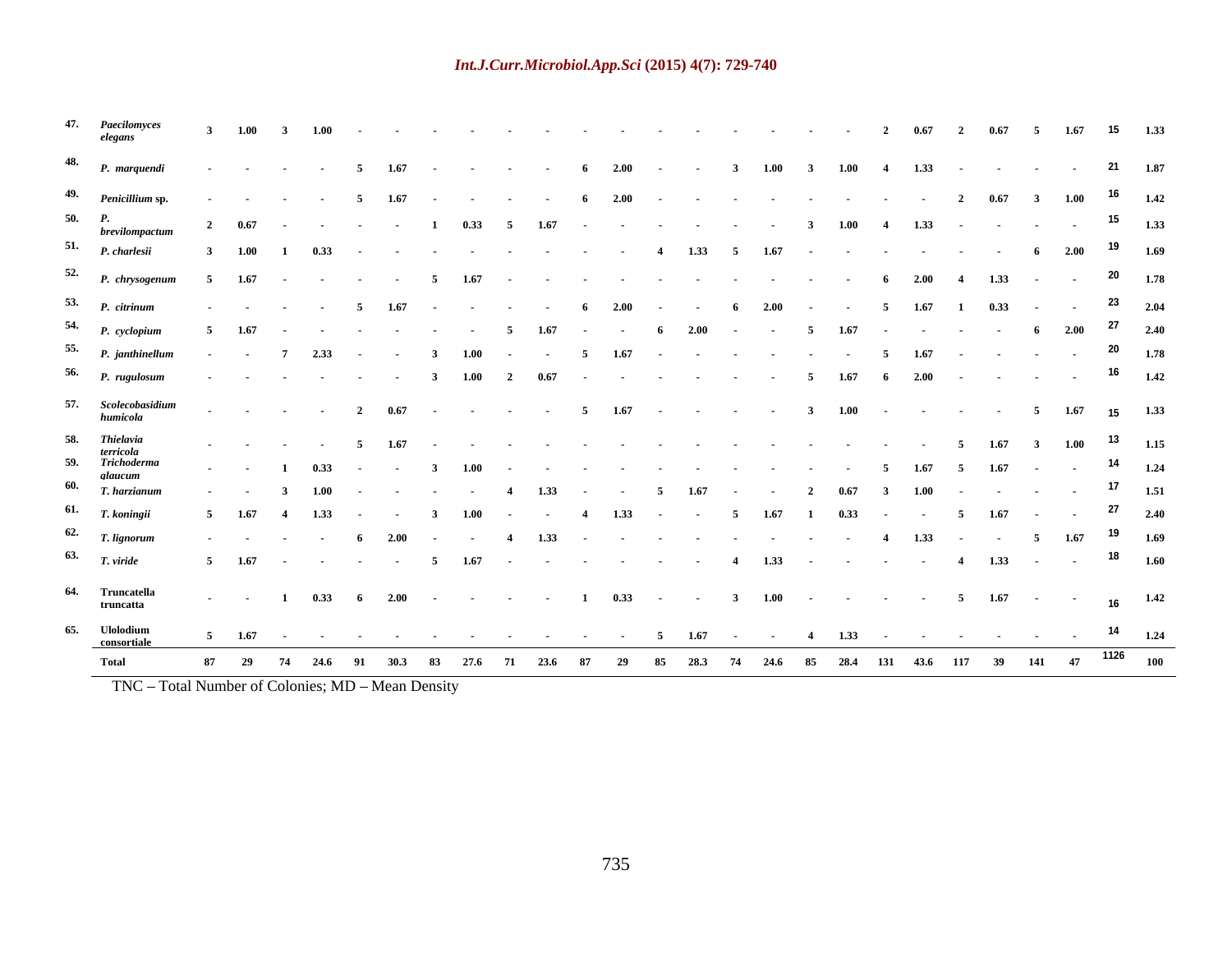| Table.3 P<br>e frequency and frequency class of different species of fungi recorded at<br>ercentage |  |
|-----------------------------------------------------------------------------------------------------|--|
| Tiruchirappalli Dt.<br>Manachanallur,<br>$n=12$                                                     |  |

|     |                                                                                                                                                                                                                        |                                                                                  | Manachanallur |                   |
|-----|------------------------------------------------------------------------------------------------------------------------------------------------------------------------------------------------------------------------|----------------------------------------------------------------------------------|---------------|-------------------|
|     | S. No.   Name of the organisms                                                                                                                                                                                         | No. of months<br>in which the $ $ Percentage $ $ Frequency<br>fungus<br>occurred | frequency     | class             |
| 1.  | Absidia glauca                                                                                                                                                                                                         |                                                                                  | 50            | $\overline{O}$    |
| 2.  | Absidia repens                                                                                                                                                                                                         |                                                                                  | 33            | $\mathbf{O}$      |
| 3.  | Acremonium rutilum                                                                                                                                                                                                     |                                                                                  | 33            | $\mathbf{O}$      |
| 4.  | Acrophialophora                                                                                                                                                                                                        |                                                                                  | 33            | $\mathbf{O}$      |
| 5.  | Acrostalagmus albus                                                                                                                                                                                                    |                                                                                  | 42            | $\overline{O}$    |
| 6.  | Alternaria tenuis                                                                                                                                                                                                      |                                                                                  | 33            | $\overline{O}$    |
| 7.  | Aspergillus aculeatus                                                                                                                                                                                                  |                                                                                  | 58            |                   |
| 8.  | $A.$ auratus                                                                                                                                                                                                           | $\sim$                                                                           | 42            | $\overline{O}$    |
| 9.  | A. avenaceus                                                                                                                                                                                                           |                                                                                  | 42            | $\mathbf{O}$      |
| 10. | $A.$ candidus                                                                                                                                                                                                          |                                                                                  | 42            | $\mathbf{O}$      |
| 11. | A. chevalieri                                                                                                                                                                                                          |                                                                                  | 50            | $\mathbf{O}$      |
| 12. | A. creneus                                                                                                                                                                                                             | $\sqrt{ }$                                                                       | 58            | $\mathbf{\Gamma}$ |
| 13. | A. flavus                                                                                                                                                                                                              |                                                                                  | 67            |                   |
| 14. | A. foetidus                                                                                                                                                                                                            |                                                                                  | 50            | $\overline{O}$    |
| 15. | A. funiculosus                                                                                                                                                                                                         | $\overline{ }$                                                                   | 58            |                   |
| 16. | A. fumigatus                                                                                                                                                                                                           | $\mathbf{z}$                                                                     | 58            |                   |
| 17. | A. humicola                                                                                                                                                                                                            |                                                                                  | 50            | $\mathbf{O}$      |
| 18. | A. <i>itaconicus</i>                                                                                                                                                                                                   | $\overline{ }$                                                                   | 58            |                   |
| 19. | A. luchensis                                                                                                                                                                                                           |                                                                                  | 42            | $\overline{O}$    |
| 20. | A. nidulans                                                                                                                                                                                                            |                                                                                  | 42            | $\overline{O}$    |
| 21. | A. niger                                                                                                                                                                                                               | 10                                                                               | 83            | $\mathcal{C}$     |
| 22. | A. ochraceus                                                                                                                                                                                                           |                                                                                  | 33            | $\mathbf{O}$      |
| 23. | A. oryzae                                                                                                                                                                                                              |                                                                                  | 42            | $\Omega$          |
|     |                                                                                                                                                                                                                        |                                                                                  | 50            | $\mathbf{O}$      |
|     |                                                                                                                                                                                                                        |                                                                                  | 25            | $\mathbf R$       |
|     |                                                                                                                                                                                                                        |                                                                                  | 33            | $\overline{O}$    |
|     |                                                                                                                                                                                                                        |                                                                                  | 42            | $\mathbf{O}$      |
|     |                                                                                                                                                                                                                        |                                                                                  | 42            | $\overline{O}$    |
|     |                                                                                                                                                                                                                        | 5                                                                                | 42            | $\mathbf{O}$      |
|     |                                                                                                                                                                                                                        |                                                                                  | 33            | $\overline{O}$    |
|     | A. <i>violaceofuscus</i>                                                                                                                                                                                               |                                                                                  | 33            | $\overline{O}$    |
|     | 23. A. oryzae<br>24. A. rugulosus<br>25. A. sachari<br>26. A. sparsus<br>27. A. tamarii<br>28. A. terricola<br>29. A. variegatus<br>30. A. versicolor<br>31. A. violaceofus<br>32. Botrytis cineral<br>Botrytis cinera |                                                                                  | 33            | $\overline{O}$    |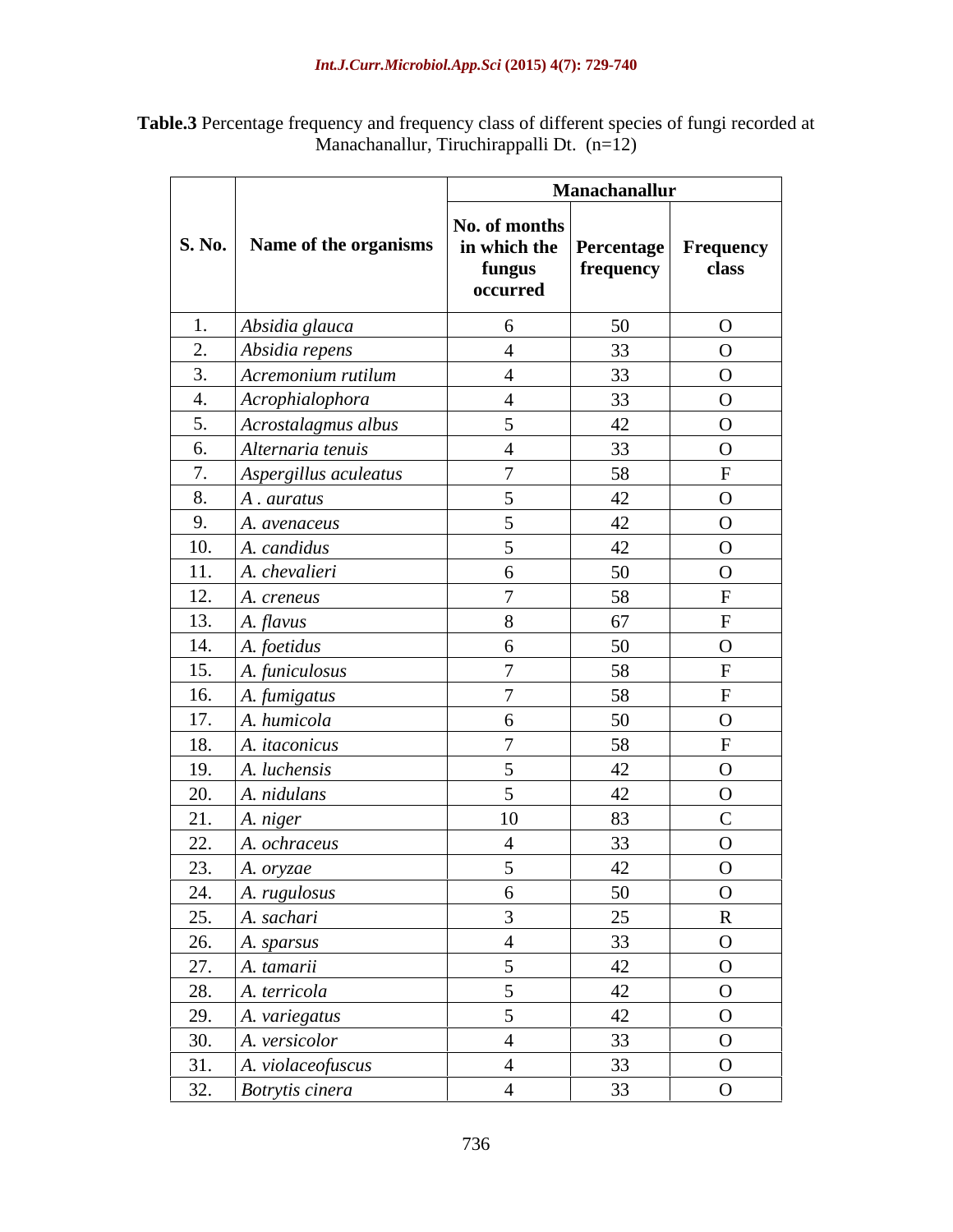| Int.J.Curr.Microbiol.App.Sci (2015) 4(7): 729-740 |  |
|---------------------------------------------------|--|
|                                                   |  |

| 33.                            | <b>Botryotrichum piluliterum</b>           | 42 | $\overline{O}$                |
|--------------------------------|--------------------------------------------|----|-------------------------------|
| 34.                            | Cephalosporium                             | 33 | $\overline{O}$                |
| 35.                            | Circinella sydowi                          | 42 | $\overline{O}$                |
| 36.                            | Cladosporium sp.                           | 25 | $\mathbf R$                   |
| 37.                            |                                            | 25 |                               |
| 38.                            | Curvularia pallescens<br>Dendryphion nanum | 33 | $\mathbf R$<br>$\overline{O}$ |
| 39.                            | <i>Fusarium moniliforme</i>                | 42 | $\overline{O}$                |
| 40.                            |                                            | 33 | $\overline{O}$                |
| 41.                            | $F.$ $oxygenorum$                          | 42 | $\overline{O}$                |
|                                | Gliocladiopsis sagariensis                 | 33 |                               |
| 42.                            | Helminthosporium oryzae                    |    | $\overline{O}$                |
| 43.                            | Hyalopus sp.                               | 33 | $\overline{O}$                |
| 44.                            | Mammaria echinotryoides                    | 42 | $\mathbf{O}$                  |
| 45.                            | Metarrhizium anisopliae                    | 33 | $\overline{O}$                |
| 46.                            | Metarrhizium sp.                           | 25 | $\mathbf R$                   |
| 47.                            | Paecilomyces elegans                       | 42 | $\overline{O}$                |
| 48.                            | Paccilomyces mar quendi                    | 42 | $\overline{O}$                |
| 49.                            | Penicillium sp.                            | 33 | $\overline{O}$                |
| 50.                            | $P.$ brevilompactum                        | 42 | $\overline{O}$                |
| 51.                            | $P.$ charlesii                             | 42 | $\overline{O}$                |
| 52.                            | Penicillium chrysogenum                    | 33 | $\overline{O}$                |
| 53.                            | P. citrinum                                | 42 | $\overline{O}$                |
| 54.                            | P. cyclopium                               | 42 | $\mathbf{O}$                  |
| 55.                            | $P.$ janthinellum                          | 33 | $\overline{O}$                |
| 56.                            | P. rugulosum                               | 33 | $\overline{O}$                |
| 57.                            | Scolecobasidium humicola                   | 33 | $\overline{O}$                |
| 58.                            | Thielavia terricola                        | 25 | $\mathbf{R}$                  |
| 59.                            | Trichoderma glaucum                        | 33 | $\overline{O}$                |
| 60.                            | T. harzianum                               | 42 | $\overline{O}$                |
|                                | T. koningii                                | 58 |                               |
| $rac{61}{62}$<br>$rac{62}{63}$ | T. lignorum                                | 33 | $\overline{O}$                |
|                                | $T.$ viride                                | 33 | $\mathbf{O}$                  |
| $\frac{64.}{65.}$              | Truncatella truncatta                      | 42 | $\overline{O}$                |
|                                | Ulolodium consortiale                      | 25 | $\mathbf R$                   |

R - Rare (0-25%); O - Occasional (26-50%); F - Frequent (51-75%); C - Common (76-100%)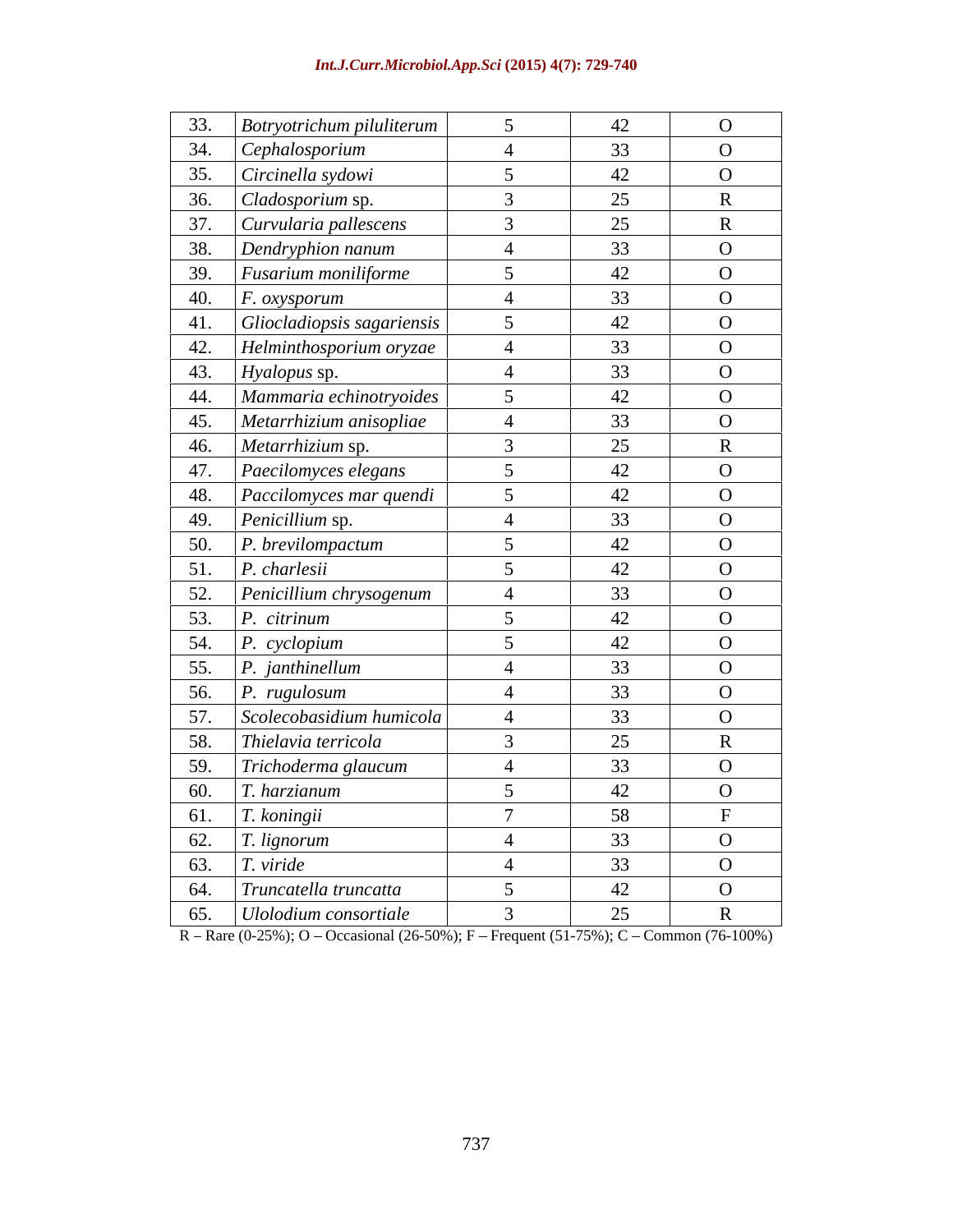| No | Sl.   Name of the Parameter   Jan.                              |       | Feb.  |                     | March   April   May                                           |                           | June  | July                    | August        | September   October |       | November | December |
|----|-----------------------------------------------------------------|-------|-------|---------------------|---------------------------------------------------------------|---------------------------|-------|-------------------------|---------------|---------------------|-------|----------|----------|
|    | pH                                                              | 7.26  | 7.56  | 7.41                | 7.62                                                          | 7.23                      | 7.41  | 7.21                    | 7.26          | 7.22                | 7.54  | 7.29     | 7.16     |
|    | $EC$ (dsm <sup>-1</sup> )                                       | 0.89  | 0.72  | 0.67                | 0.82                                                          | 0.86                      | 0.74  | 0.58                    | 0.59          | 0.58                | 0.58  | 0.55     | 0.62     |
|    | Organic Carbon (%)                                              | 0.56  | 0.61  | 0.49                | 0.52                                                          | 0.49                      | 0.42  | 0.62                    | 0.63          | 0.54                | 0.58  | 0.52     | 0.58     |
|    | Available Nitrogen (%)                                          | 0.967 |       | $1.026$ 0.819 0.924 |                                                               | 0.826                     | 0.746 | 0.982                   | 1.215         | 0.925               | 0.936 | 0.916    | 0.825    |
|    | Available Phosphorus<br>(% )                                    | 0.125 |       |                     |                                                               | $0.198$ 0.154 0.196 0.172 | 0.211 |                         | $0.135$ 0.213 | 0.168               | 0.216 | 0.216    | 0.236    |
|    | <b>Available Potassium</b><br>(96)                              | 0.712 |       | $0.825$ 0.756 0.658 |                                                               | 0.845                     |       | $0.793$ $0.842$ $0.849$ |               | 0.812               | 0.712 | 0.945    | 0.879    |
|    | Available Zinc (ppm)                                            | 0.89  | 0.92  | 1.06                | 1.04                                                          | 0.89                      | 0.71  | 0.96                    | 1.08          | 1.12                | 1.16  | 0.96     | 0.87     |
|    | Available Copper                                                | 0.62  | 0.58  | 0.64                | 0.49                                                          | 0.63                      | 0.52  | 0.85                    | 0.69          | 0.72                | 0.59  | 0.82     | 0.74     |
|    | (ppm)<br>Available Iron                                         | 4.59  | 4.68  |                     | $4.12 \quad 4.30$                                             | 4.59                      | 4.37  | 5.36                    | 5.12          | 4.58                | 4.63  | 4.69     | 4.52     |
|    | (ppm)<br>10. Available Manganese                                | 1.96  | 1.58  | 1.48                | 1.27                                                          | 1.85                      | 1.92  | 2.36                    | 2.14          | 2.06                | 1.59  | 2.21     | 2.36     |
|    | (ppm)                                                           |       |       |                     |                                                               |                           |       |                         |               |                     |       |          |          |
|    | . Cat ion Exchange<br>Capacity<br>C. Mole $Proton^+/kg$         | 32.19 | 33.25 |                     | $34.16$ $36.25$                                               | 35.66                     | 36.71 | 33.25                   | 34.26         | 35.12               | 37.65 | 35.6     | 37.2     |
|    | 12. Calcium<br>C. Mole $Proton^+/kg$                            | 15.69 | 16.25 |                     | 17.29 18.62                                                   | 16.72                     | 17.85 | 16.25                   | 17.15         | 18.65               | 19.26 | 17.54    | 18.62    |
|    | 13. Magnesium                                                   | 12.68 | 13.65 |                     | 12.68 13.25                                                   | 15.26                     | 14.52 |                         | 13.54 13.21   | 13.20               | 13.65 | 16.24    | 15.36    |
|    | C. Mole $Proton^+/kg$<br>14. Sodium                             | 3.96  | 4.25  | 4.68                | 4.71                                                          | 3.96                      | 4.02  | 4.56                    | 4.19          | 4.28                | 4.62  | 4.25     | 4.21     |
|    | C. Mole $Proton^+/kg$<br>15. Potassium<br>C. Mole $Proton^+/kg$ | 0.09  | 0.16  | 0.14                | $\begin{array}{ c c c c c } \hline 0.19 & \hline \end{array}$ | 0.16                      | 0.14  | 0.12                    | 0.18          | 0.16                | 0.21  | 0.22     | 0.21     |

Table.4 Physico - chemical characteristics of the soil samples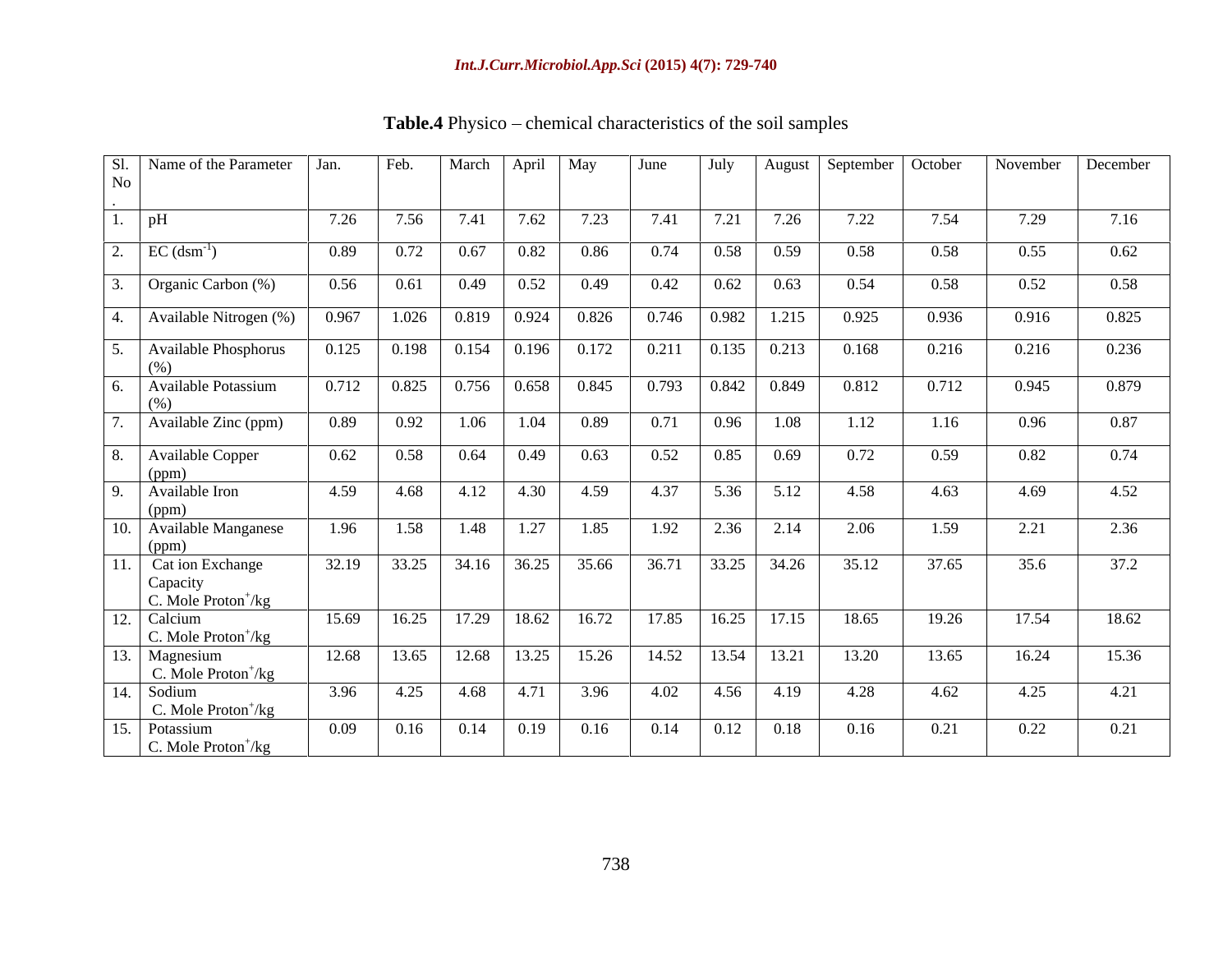### *Int.J.Curr.Microbiol.App.Sci* **(2015) 4(7): 729-740**

**Table.5** Correlation coefficient (r) values for various physico-chemical parameters and total fungal colonies of banana field soils of Manachanallur, Tiruchirappalli Dt

|    | EC                                                                                                                  | $\overline{OC}$ | AN | AP | AK | AZ |  | AM | $ $ CEC | I Ca | Mg |  | TFC |
|----|---------------------------------------------------------------------------------------------------------------------|-----------------|----|----|----|----|--|----|---------|------|----|--|-----|
|    |                                                                                                                     |                 |    |    |    |    |  |    |         |      |    |  |     |
| EC | 0.213                                                                                                               |                 |    |    |    |    |  |    |         |      |    |  |     |
|    | $OC \t -0.137 \t -0.383$                                                                                            |                 |    |    |    |    |  |    |         |      |    |  |     |
| AN | $-0.002$ $-0.251$ $0.803$ <sup>**</sup>                                                                             |                 |    |    |    |    |  |    |         |      |    |  |     |
|    | AP 0.222 -0.364 -0.016 -0.023                                                                                       |                 |    |    |    |    |  |    |         |      |    |  |     |
|    | $\overline{\text{AK}}$ $-0.620^*$ $-0.503$ $0.144$ $0.063$ $0.301$                                                  |                 |    |    |    |    |  |    |         |      |    |  |     |
| AZ |                                                                                                                     |                 |    |    |    |    |  |    |         |      |    |  |     |
|    | $AC \qquad 0.739^{**} \qquad 0.647^{*} \qquad 0.416 \qquad 0.202 \qquad 0.137 \qquad 0.732^{**} \qquad 0.128$       |                 |    |    |    |    |  |    |         |      |    |  |     |
|    | $\boxed{\text{AI}}$ $-0.416$ $-0.413$ $0.719^{**}$ $0.675^{*}$ $-0.128$ $0.431$ $0.111$ $0.619^{*}$                 |                 |    |    |    |    |  |    |         |      |    |  |     |
|    | $\boxed{\text{AM}}$ $-0.877^{**}$ $-0.452$ $0.292$ $0.127$ $0.029$ $0.743^{**}$ $-0.271$ $0.809^{**}$ $0.624^{*}$ 1 |                 |    |    |    |    |  |    |         |      |    |  |     |
|    |                                                                                                                     |                 |    |    |    |    |  |    |         |      |    |  |     |
|    |                                                                                                                     |                 |    |    |    |    |  |    |         |      |    |  |     |
|    | Mg $-0.294$ $-0.173$ $-0.258$ $-0.380$ $0.557$ $0.709**$ $-0.444$ $0.325$ $0.017$ $0.427$ $0.509$ $0.166$           |                 |    |    |    |    |  |    |         |      |    |  |     |
|    | Na 0.503 -0.366 0.180 0.054 -0.023 -0.401 0.645 <sup>*</sup> -0.008 -0.087 -0.449 0.149 0.404 -0.371 1              |                 |    |    |    |    |  |    |         |      |    |  |     |
|    |                                                                                                                     |                 |    |    |    |    |  |    |         |      |    |  |     |
|    |                                                                                                                     |                 |    |    |    |    |  |    |         |      |    |  |     |

Ec - Electrical conductivity; OC - Organic carbon; AN - Available nitrogen; AP - Available phosphorous; AK - Available potassium; AZ - Available zinc; AC -Available copper; AI - Available iron; AM - Available manganese; CEC - Cat ion exchange capacity; CA – Calcium; Mg – Magnesium; Na – Sodium; K – Potassium; TFC - Total fungal colonies.

\*. Correlation is significant at the 0.05 level. \*\*. Correlation is significant at the 0.01 level.